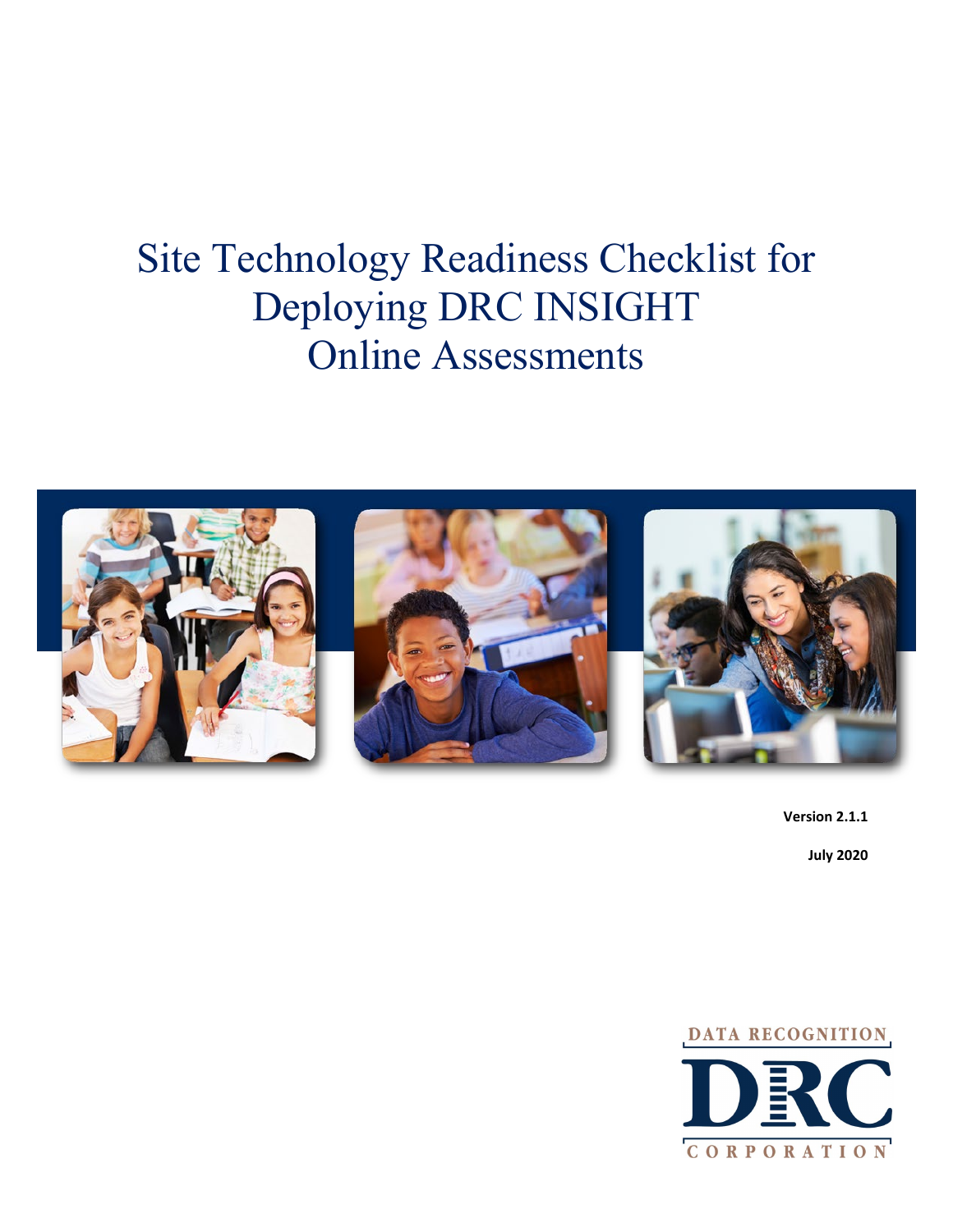# **CHECKLIST INTRODUCTION**

This document is a guide for sites implementing DRC INSIGHT Online assessments. It is structured to be used by Technology Coordinators and other educators as they prepare to administer DRC INSIGHT Online testing.

The checklist is designed to identify various factors that a site should address to provide a positive online testing experience. Understanding that sites may approach online testing differently and that roles and responsibilities at sites may vary, sites should feel free to adapt the activities in this checklist to their site's specific needs.

The checklist is organized by suggested timeframes and categories of the activities.

## **Timeframes**

- 2-3 Months Before Testing
- 1-2 Months Before Testing
- 2-4 Weeks Before Testing
- 1-2 Weeks Before Testing
- Day of Testing

## **Categories**

- Communication
- Site Planning, Scheduling and Logistics
- Technology Testing Device Setup
- Technology Network Configuration
- Technology COS Service Device Setup
- Training

The checklist also includes suggestions for one-to-one testing sites, for testing students attending virtual/online schools and for testing students from multiple sites around the district into a consolidated testing site.

## **One-to-One Environments**

Suggestions for one-to-one testing device sites where each student has their own device that will be used for test administration with DRC INSIGHT.

## **Consolidating Students Attending Virtual/Online Schools or From Multiple District Sites**

Suggestions for delivering online testing using DRC INSIGHT for virtual or online schools and for districts consolidating students from multiple schools into a central alternative testing site. These alternative testing sites can vary from existing district locations to gathering students at public facility, such as libraries, community centers, and hotels.

Successful implementation of online assessments requires teachers, test administrators, technology coordinators, assessment coordinators, principals, curriculum directors, and others to work together as a site planning team. This site planning team should start meeting at least three months before the start of testing.

As you prepare to administer DRC INSIGHT Online testing, remember to review and update this checklist regularly to ensure that it reflects the current status of the technological resources at your site.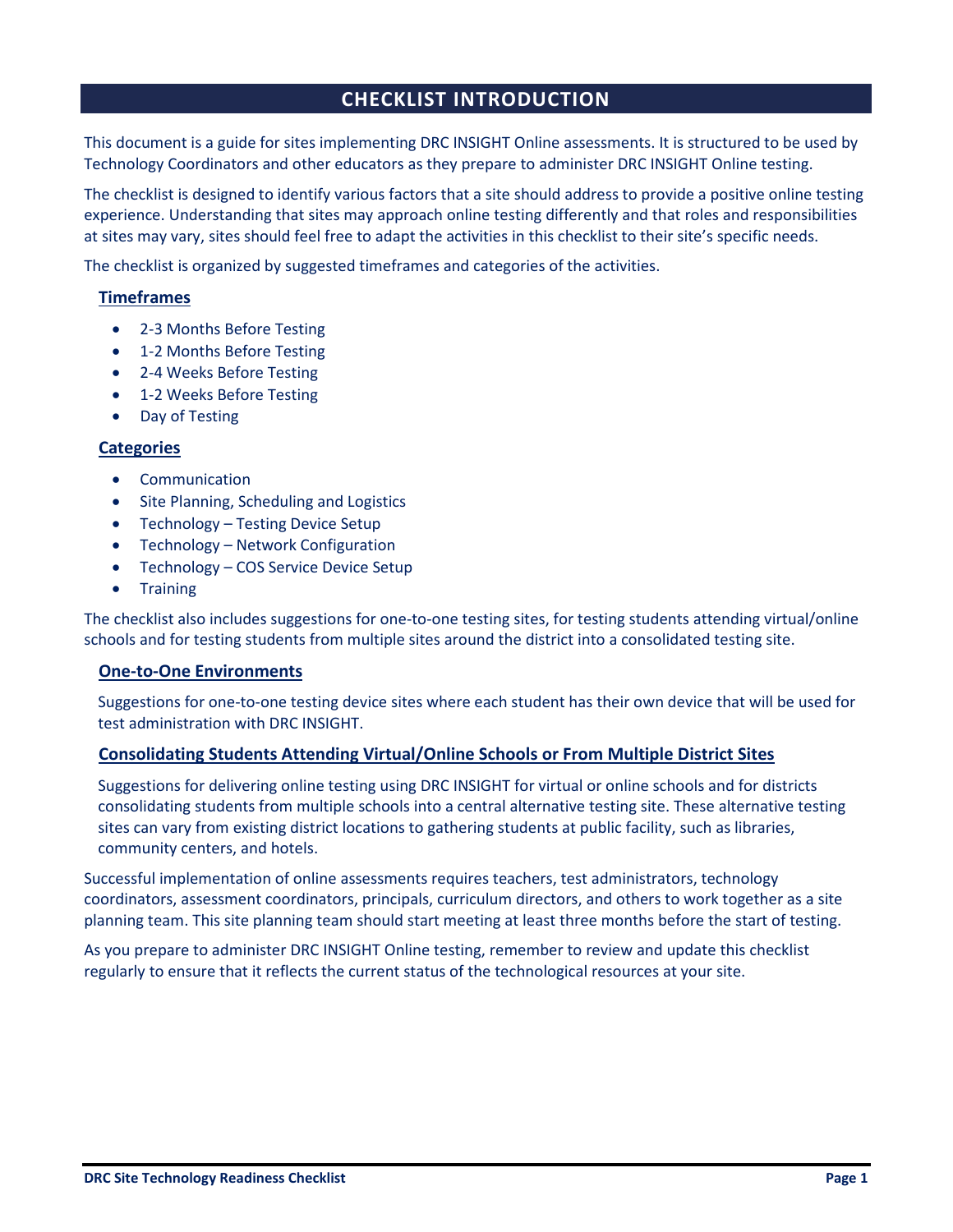# **CATEGORIES OVERVIEW**

## **Communication**

To facilitate a successful online testing experience for all students, it is important that all staff and personnel have a clear understanding of the testing process and the expectations associated with each team member's assignment.

## **Site Planning, Scheduling and Logistics**

Proper planning is key to a successful test administration. Spending time scheduling and planning site logistics will reduce surprises and should result in a smoother test administration.

## **Technology**

The activities in this category fall into three subcategories:

- Central Office Services (COS) Service Device Setup
- Testing Device Setup
- Network Configuration

The activities in this category help staff identify eligible devices, determine network capacity, ensure the site has required peripherals and infrastructure to administer the assessment, understand the total number of students the testing site and districts can serve, and deploy the technology appropriately.

## **Training**

The activities in this category relate to the training and preparation of everyone involved in delivering and taking the test: students, educators, and technology staff.

Students should have opportunities to use the technologies that will be employed during testing and become comfortable with the technology.

Educators should receive the training and support necessary to effectively and routinely employ the technology used during testing.

Technology staff need to understand the technology infrastructure requirements and what is necessary to properly install and configure the environment to facilitate a good student testing experience.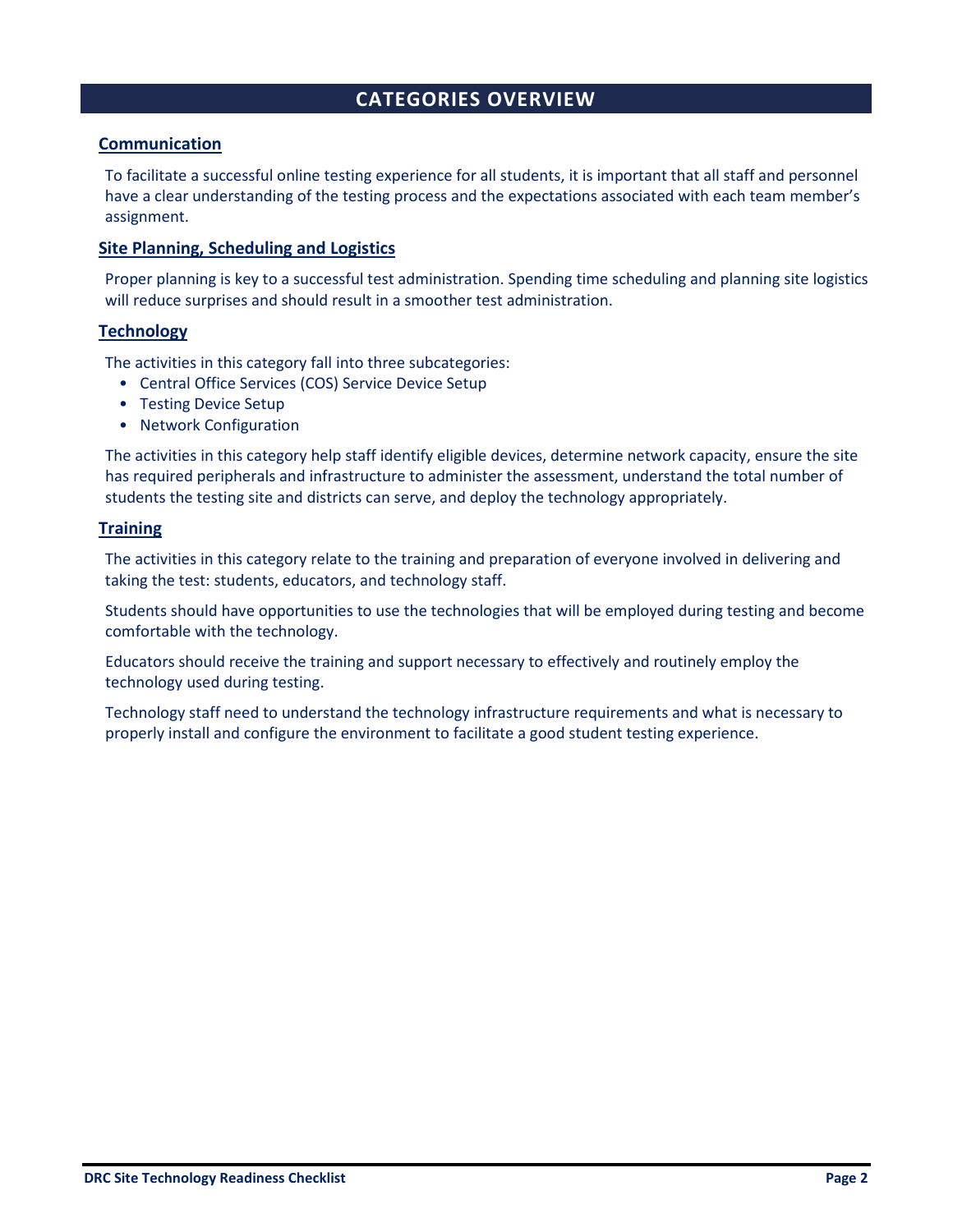# **2-3 Months Before Testing**

#### **Communication**

- $\Box$  Identify key staff that will be involved in the administration of online testing.
- $\Box$  Meet with staff involved with online testing to create understanding and awareness of the online assessment. In the meeting, review the roles and responsibilities associated with online assessments, discuss how each will be addressed within the site, and assign roles and responsibilities to the various team members. Consider including the following personnel:
	- Technology Director
	- Testing Site Technology Support
	- Other Technical Support Staff
	- Test Coordinator
	- Building Principals
	- Guidance Counselors
	- Test Administrators
	- Department and Teacher Leaders
	- Clerical Support (facilitate logistics and document planning notes and procedures)
- $\Box$  Discuss district and testing site technology needs with the Test Coordinator.
	- Review testing site technology capacity to administer testing online.
	- Confirm that the hardware required for the testing site is available and that the available bandwidth for the site is sufficient.
	- Use the Testing Site Capacity Estimator, found on DRC INSIGHT Portal, to help determine bandwidth requirements.
- $\Box$  Share the testing plan and schedule of testing dates (master schedule) with the district to help them build a master testing schedule. This is important if the district is providing Internet services to the site or hosting the COS Service Device to enable the district to predict and monitor bandwidth use.

#### **Site Planning, Scheduling and Logistics**

- $\Box$  Develop an Action Plan that outlines the steps to successfully implement online assessments and use this Action Plan to assign and track specific tasks. Cover the following topics in the Action Plan:
	- Identifying device options for testing
	- Verifying that student data is correct in DRC INSIGHT Portal
	- Verifying students are in a test session
	- Scheduling rooms, equipment, and space
	- Installing and configuring the COS Service Device
	- Performing initial testing device setup for workstation software
	- Performing daily device setup for updates
	- Printing test tickets
	- Performing System Readiness Checks before each major testing cycle
	- Using Student Tutorials and Online Tools Training for each test
	- Handling student transfers both in and out of the site
	- Collecting, tracking, reporting, and resolving technical issues
- $\Box$  Review the Technology documentation on DRC INSIGHT Portal, including system requirements, to get familiar with the site and the resource materials available to support testing.
- $\Box$  Identify which buildings will be used for online testing, taking into account movement of staff, personnel, and equipment.
- $\Box$  Estimate the number of students testing at each testing site. Use these estimates to determine how many students will test each day and spread tests throughout the testing window to reduce the number of concurrent testers. Keep in mind that other activities occurring at the site may affect access to testing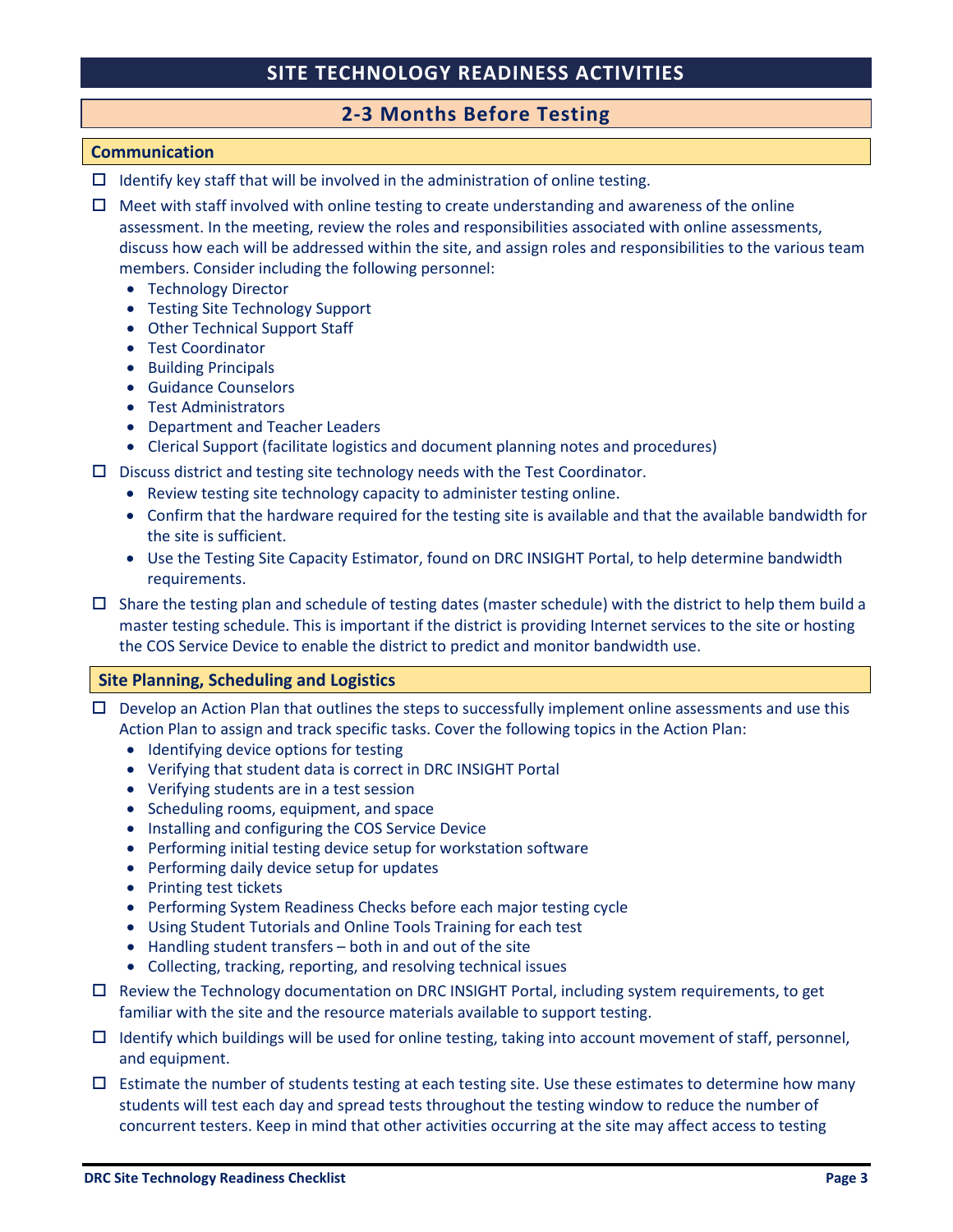device and/or may limit available network bandwidth. Use this information with the testing plan and schedule testing dates to build the site's master schedule.

- $\Box$  Identify areas of the building where testing will occur and communicate this information to the Technology Director for approval. Testing locations should be consistent through the testing window.
- $\Box$  Upon receipt of DRC INSIGHT Portal account credentials, log in to the DRC INSIGHT Portal and agree to the security terms.
- $\Box$  Test DRC INSIGHT Secure Application and COS Service Device downloads on sample devices that meet the recommended system requirements.
- $\Box$  If there is a system-wide pop-up blocker policy in place that prevents individuals from editing their pop-up preferences, request that DRC INSIGHT Portal be added as an exception to allow for its pop-ups. DRC INSIGHT Portal leverages pop-ups for PDF reports that are essential to viewing reports and completing tasks in DRC INSIGHT Portal.

#### **Training**

Review the *DRC INSIGHT Technology User Guide and the Supported System Requirements.*

#### **Technology – Testing Device Setup**

- $\square$  Determine the number of devices available that meet the recommended specifications.
- $\Box$  Identify and reserve access to the testing devices.
- $\Box$  Verify test sites have the appropriate equipment, including:
	- Power strips
	- Power cords
	- Mice
	- Keyboards
	- Other peripherals, such as headphones and headsets (if required for your test)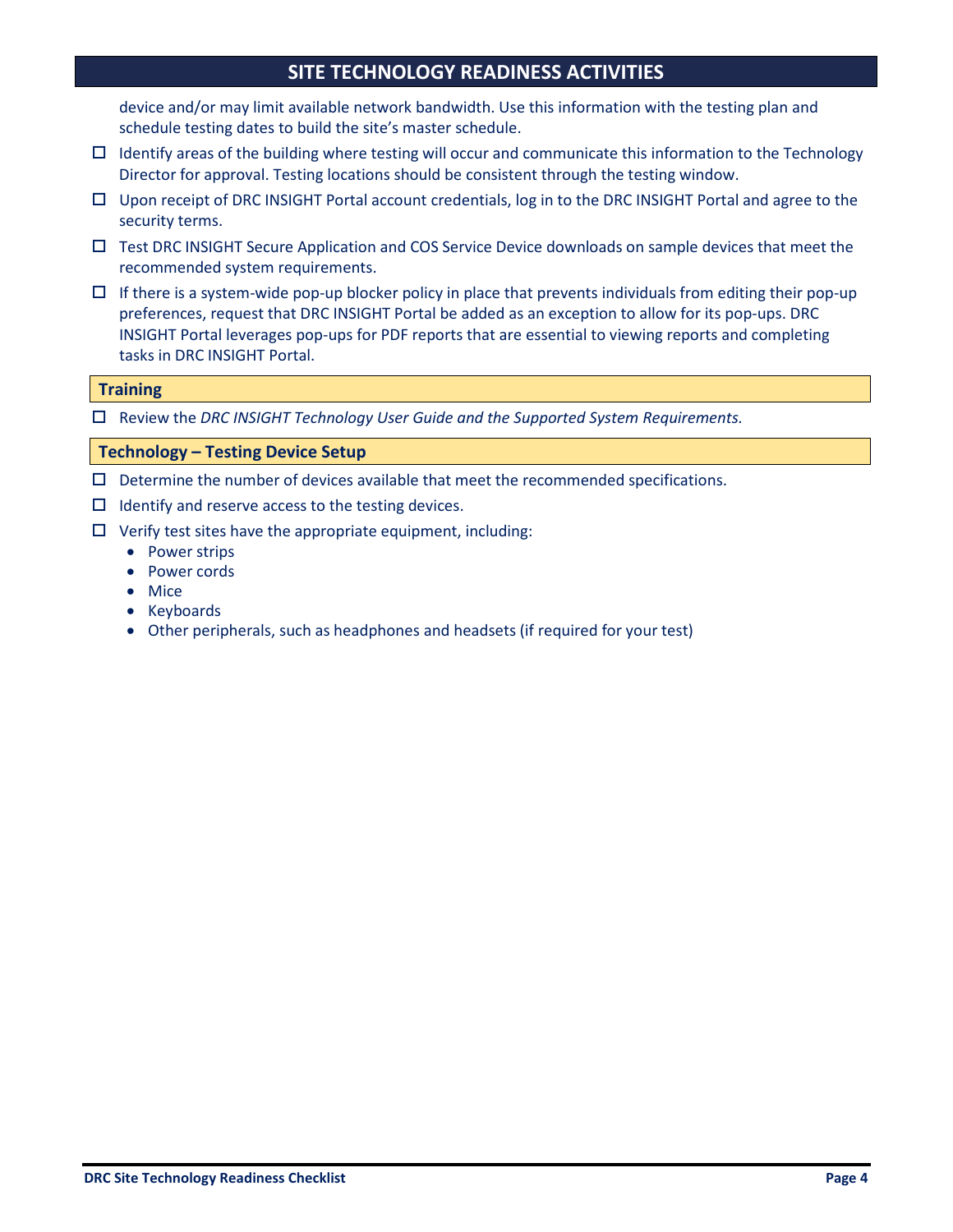# **1-2 Months Before Testing**

## **Communication**

- $\Box$  Update stakeholders at regular intervals about topics like:
	- Testing windows
	- Training schedules
	- Technology setup status
- $\Box$  Share the updated testing plan and schedule of testing dates (master schedule) with the district.
- $\Box$  Verify that the Internet Service Provider (ISP) for the site/district is aware of the testing and that they will see a large amount of traffic going to DRC addresses.

## **Site Planning, Scheduling and Logistics**

- $\Box$  Start planning testing schedules and finalizing overall testing numbers. Break testing down into days within the window. Allow several days at the end of the test window for makeup testing. Use this information to update the site's master schedule.
- After the COS Service Device and DRC INSIGHT Secure Application are downloaded, installed and configured, perform an end-to-end test of the system using practice tests for each test. Perform this test before the environment is available to students for practice testing.
- $\Box$  Verify that the contact information is available and up to date for all support contacts at the test site in the event issues occur during setup or testing.

## **Technology – COS Service Device Setup**

- Download and install the COS Service Device software installer from DRC INSIGHT Portal to a non-student testing device.
	- If the site does not have any test with accommodations, a COS Service Device is not required for online testing, but it is highly recommended to help deliver a positive testing experience.
	- A COS Service Device should be installed on a dedicated device (physical or virtual).
	- A COS Service Device for content hosting and content management can be installed at either the testing site or district, based on your Wide Area Network (WAN) setup and capacity.
	- The closer the COS Service Device is on the network to the testing device, the better.
	- Verify that the COS Service Device meets the recommended system requirements.

## **Technology – Testing Device Setup**

- $\Box$  Inventory technology peripheral equipment (headsets, mice, iPad stands, keyboards, etc.) to verify that there are enough for the number of students testing at the same time. Plan to have additional equipment on hand at each site as a backup.
- $\Box$  Download, install and configure the DRC INSIGHT Secure Application for new testing devices and ensure that existing devices have the current version of the DRC INSIGHT Secure Application.
	- For Windows, macOS, and Linux, download the software from DRC INSIGHT Portal.
	- For iOS go to the App Store.
	- For ChromeOS go to the Chrome Store.
	- For Windows 10 in S mode go to the Microsoft Store.

See the *DRC INSIGHT Technology User Guide* for additional guidance.

- $\Box$  Perform a System Readiness Check on the testing devices to ensure that they are configured correctly.
- $\Box$  If your test requires headphones or headsets, test them with the testing software. Confirm that they pass the System Readiness Check, that you can take an Online Tools Training practice test, and that you can hear the recording. Adjust volume levels as necessary.
- $\Box$  Try out seating arrangements in testing areas. Verify that the students will be seated far enough apart to avoid interference or distractions and to properly balance testing devices among available access points.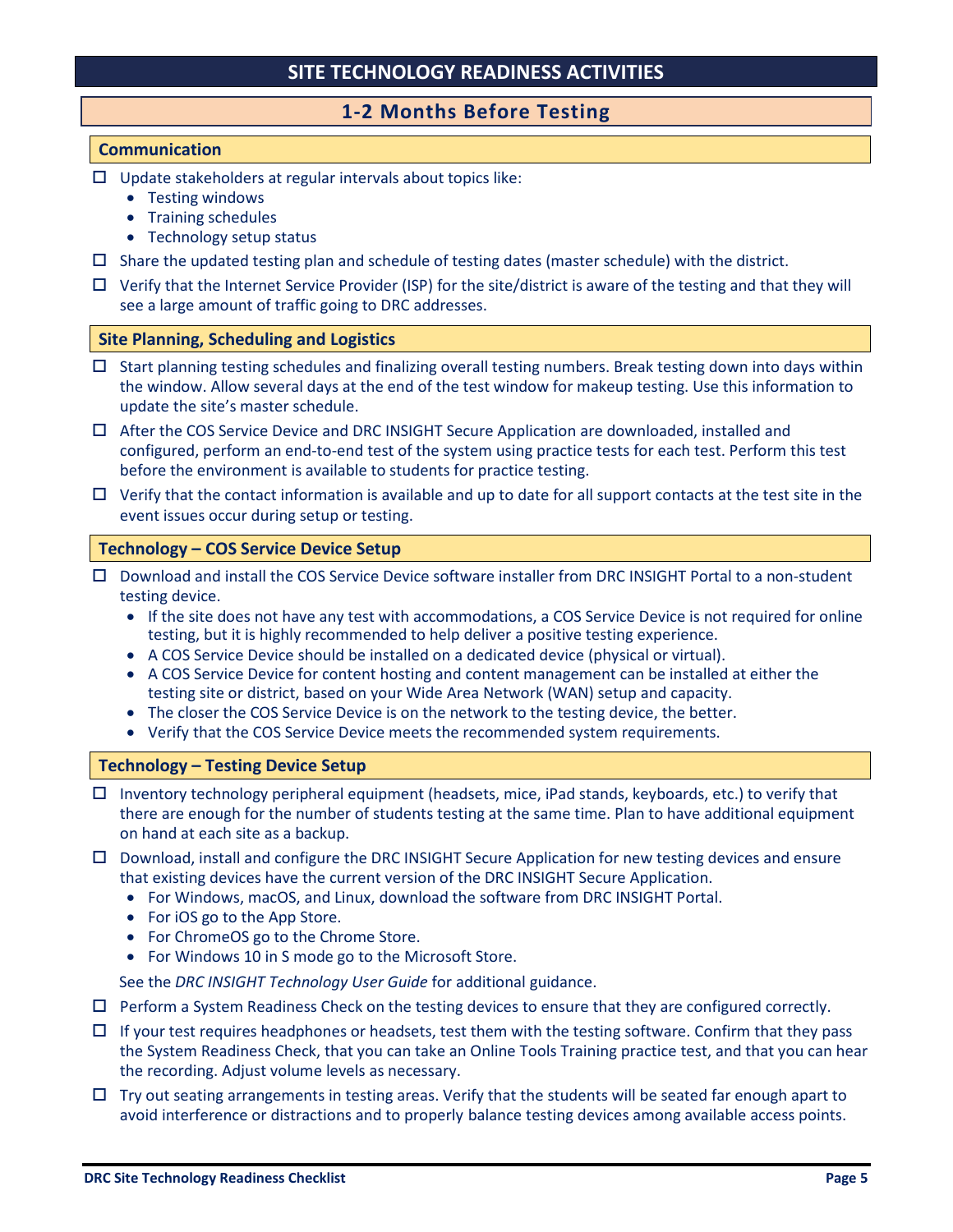## **Technology – Network Configuration**

- $\Box$  Confirm with the technical support staff that a network assessment (LAN, WAN, and ISP) has been performed and that the capacity is in place to support the number of students testing at one time. Use the Testing Site Capacity Estimator to help determine bandwidth requirements.
- $\Box$  Verify that the firewall and filters on the computer network are configured correctly to allow communication with the online servers and that the correct URLs are allowed (see the *DRC INSIGHT Technology User Guide*).
- $\Box$  If possible, have technical staff use network traffic shaping to give DRC INSIGHT testing traffic a priority over other network traffic.
- $\Box$  Complete a wireless site survey to ensure that there is sufficient wireless coverage in testing areas. Review the *DRC Online Testing Network Evaluation and Troubleshooting Guide*.
	- Review coverage and verify that students can take the test in the same area of the building at one time (device density).
	- Account for Internet bandwidth and other network traffic at the site at the time of testing, including LAN (wireless and wired) traffic and WAN traffic.
	- If you have an open network or available guest network, account for any cell phones and other devices that students, administrators, and teachers have connected (e.g., cell phones, laptops, tablets).
	- Review possible sources of wireless interference, including microwaves, phones, satellite receivers, LCD televisions, speakers, and nearby networks.
- $\Box$  Verify that there are no network web session timeouts that would prevent a two-hour test from being completed.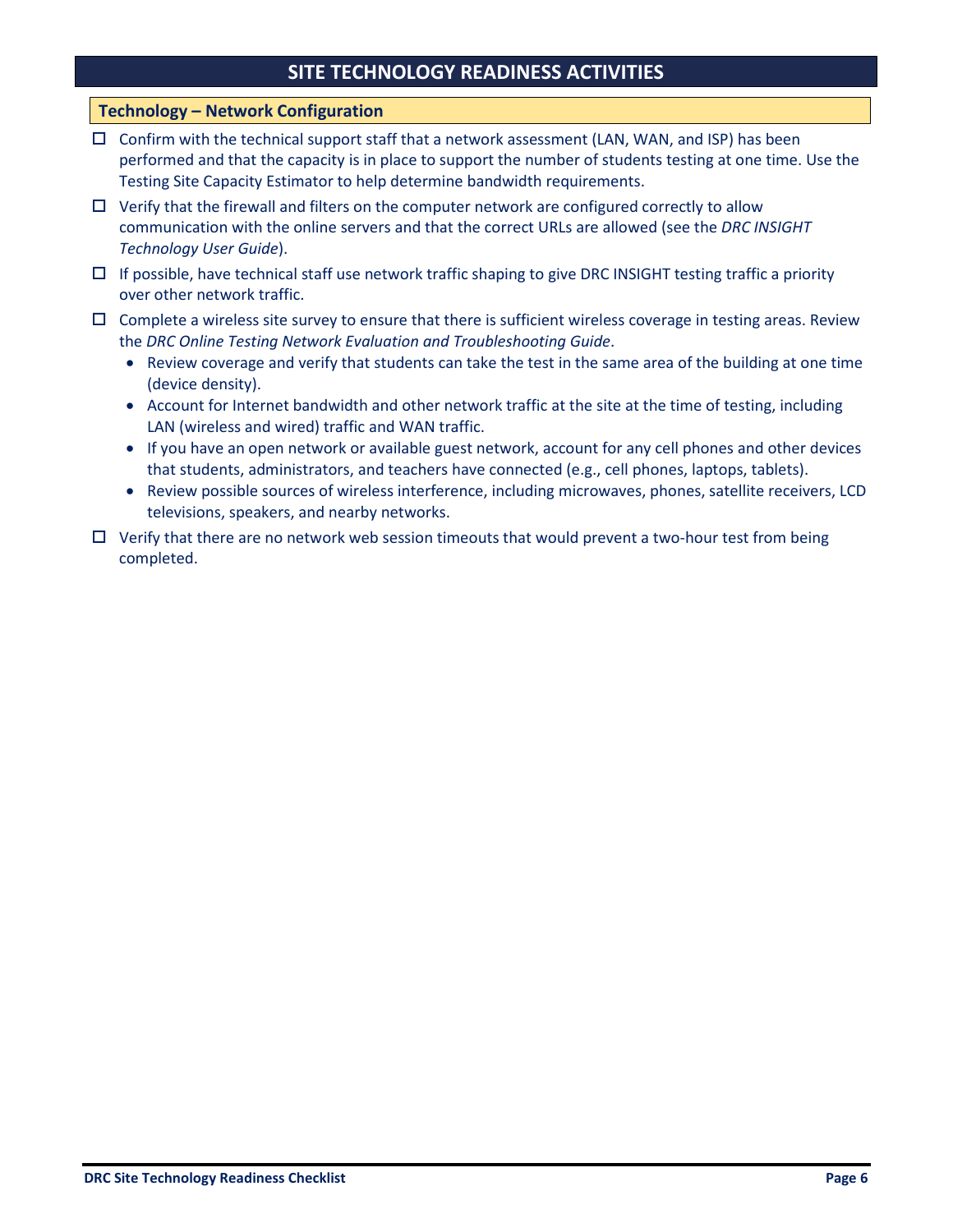## **2-4 Weeks Before Testing**

#### **Communication**

 $\Box$  Work with district technology staff and test coordinators to develop a support plan to handle testing issues.

#### **Technology – Testing Device Setup**

 $\Box$  Confirm with the District Technology Coordinator that all installations have been completed (COS Service Device and DRC INSIGHT Secure Application) and run a System Readiness Check.

#### **Technology – Network Configuration**

 $\Box$  After test dates have been selected, check to see if other activities are scheduled at the site during these testing dates that will also use network bandwidth, especially in areas where the same wireless access points will be used for testing.

#### **Training**

 $\Box$  Allow students time to practice taking the tests through Online Tools Training (OTT) so they are familiar with the testing application before they take the test.

# **1-2 Weeks Before Testing**

#### **Communication**

- $\Box$  Reconfirm the final testing plans/schedule with Test Coordinators.
- $\Box$  Send a reminder email to staff to avoid using the network for bandwidth-intensive projects during the testing dates.

## **Site Planning, Scheduling and Logistics**

 $\Box$  Conduct a final technology walkthrough before the first day of testing.

#### **Technology – COS Service Device Setup**

 $\Box$  From the Central Office Services application within the DRC INSIGHT Portal, navigate to Content Management and confirm the testing content for the test administrations and necessary accommodations are checked and that the correct content has been downloaded to the COS Service Devices.

#### **Technology – Testing Device Setup**

- $\Box$  Perform a System Readiness Check on all testing devices.
- $\Box$  Log in to an Online Tools Training (OTT) on each testing device.

#### **Training**

- $\Box$  Ensure that testing staff have the site's COS Org Unit ID(s) and know how to register testing devices, if prompted.
- $\Box$  Ensure that Test Administrators and Test Coordinators are familiar with the technical troubleshooting information provided on the DRC INSIGHT Portal, under General Information > Documents.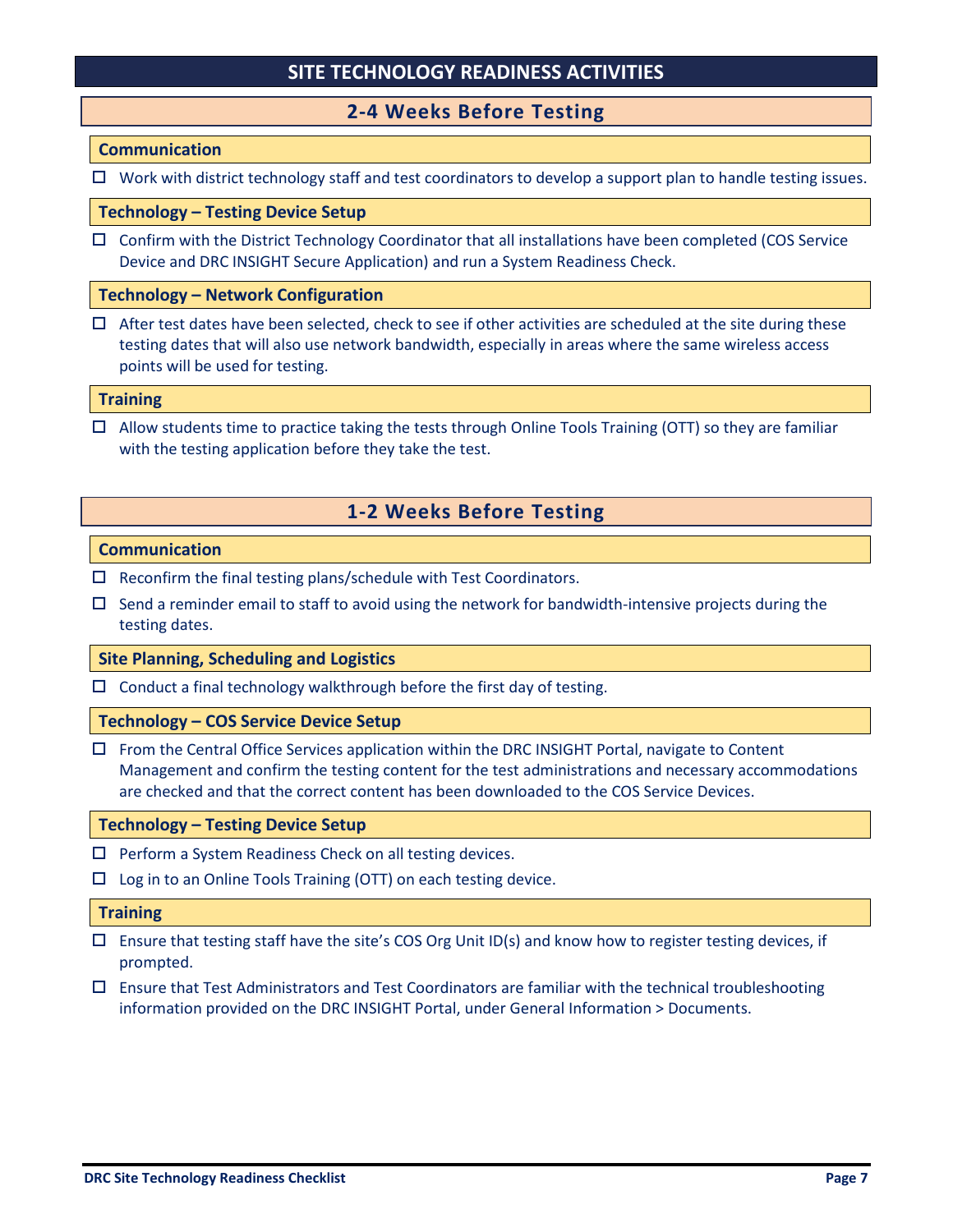# **Day of Testing**

## **Communication**

 $\Box$  Send a reminder email to staff to avoid using the network (LAN, WAN, and Internet) for bandwidthintensive projects during testing.

#### **Site Planning, Scheduling and Logistics**

 $\Box$  Check with building administration regarding the timing of building bells, alarms, or announcements that may go off during the test session.

#### **Technology – COS Service Device Setup**

- $\Box$  On the Service Device tab of Central Office Services application, ensure that the COS Service Device status is "Functional".
- $\Box$  On the Content Management tab of Central Office Services application, confirm the testing content for the necessary test administrations are checked and that the correct content has been downloaded to the COS Service Devices.

#### **Technology – Testing Device Setup**

- $\Box$  Test each device at the beginning of the day (including charging equipment as applicable).
- $\Box$  Perform a System Readiness Check on at least one testing device.
- $\Box$  Verify that no background processes are running on testing devices during testing.
- $\Box$  If a testing device is set to accept operating system updates automatically, verify that it has the most current version of the operating system before the test session starts. It is best to avoid any software updates occurring during a test.
- ❏ Ensure that testing devices are far enough apart to avoid interference or distractions.
- ❏ Chrome devices launch very quickly. If students are using a Chrome device for testing, wait for the device to successfully connect to the network before launching the DRC INSIGHT Secure App. If DRC INSIGHT is launched before the device connects to the network, the student will receive an Internet Connection Error (ICE). If this occurs, after the connection is established, relaunch DRC INSIGHT.
- $\Box$  If a portable device will be used on battery power, verify that the charge will last for the duration of the test.

**Note:** It is recommended that all devices be plugged in to power during the test.

#### **Technology – Network Configuration**

- $\Box$  Technology staff should verify that the wireless access points are fully operational.
- $\Box$  Require anyone in the testing room(s) and anyone sharing the testing room's wireless access point to turn off any wireless devices not used for testing.
- $\square$  Stagger the logins to the testing system. For example, have 10 to 15 students per room log in to the system over one-minute intervals.
- $\Box$  If a room is having difficulties testing, verify the connection speed from a device in the testing rooms, ideally when the other devices are using the Internet. Run a Speed Test using [www.speedtest.net](http://www.speedtest.net/) to a server in Minnesota. Results showing less than 3 Mbps download and 3 Mbps upload speeds per testing device indicate there may be insufficient available bandwidth.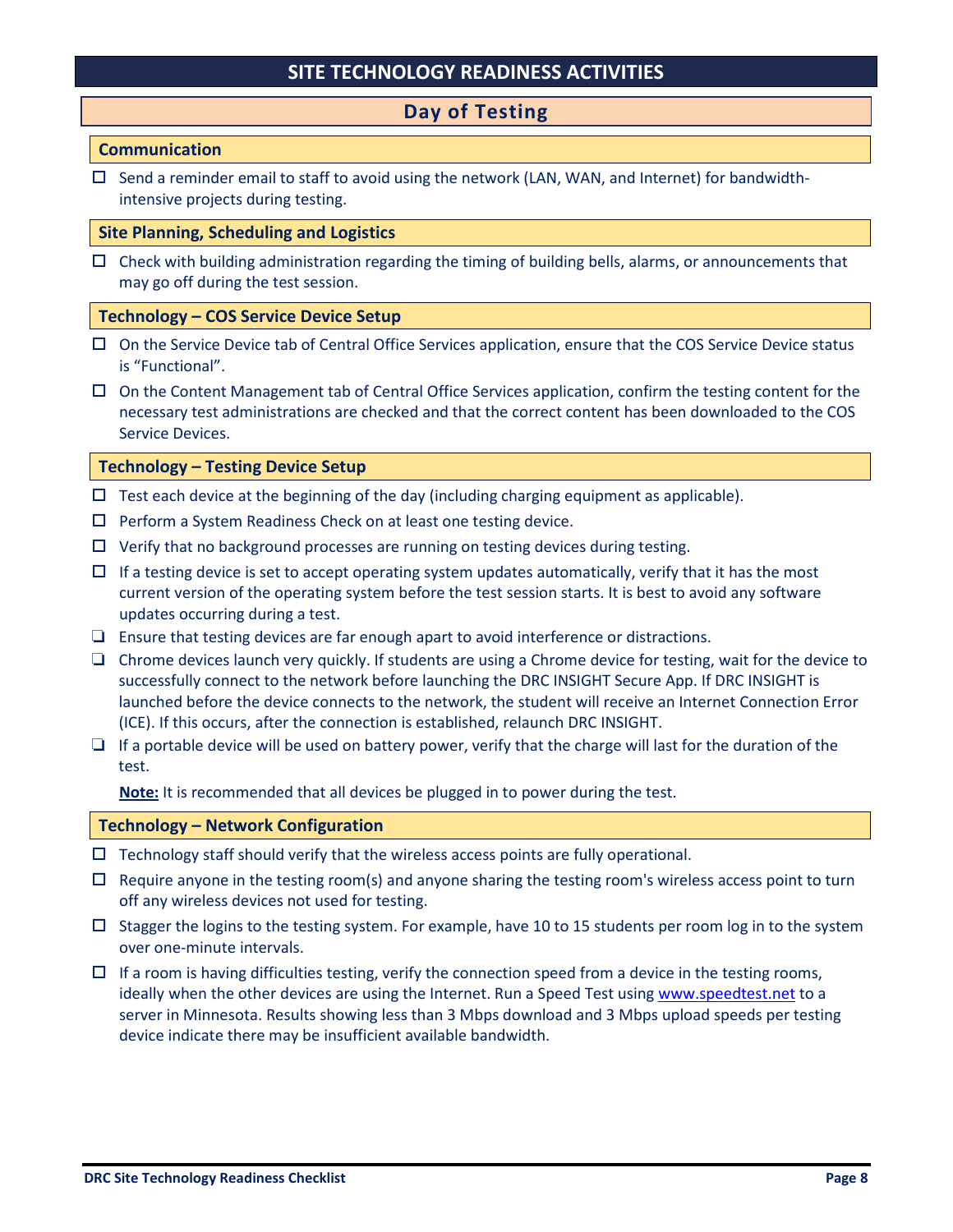# **ADDITIONAL TIPS**

## **One-to-One Environments**

The following are suggestions for one-to-one testing device sites where each student has their own device that will be used for test administration with DRC INSIGHT.

- $\Box$  Ensure that test tickets are secure at all times.
- $\Box$  Confirm the allowable testing days of the week and allowable testing hours for the administration to help assess the risk of a student testing outside of their scheduled test session.
- $\Box$  Consider adding the DRC INSIGHT Secure Application immediately before the testing session and remove it immediately after.
- $\Box$  Do not allow the testing device to leave the testing room until it is verified that the test was submitted (using Reports on the DRC INSIGHT Portal).
- $\Box$  All COS Configurations should be configured to host testing content on local or district COS Service Devices that are only accessible from the district domain. This will prevent access to the test from outside of the district network.
- $\Box$  Confirm the district networks restricts remote access to only allow controlled administrative access from outside the network.
- $\square$  Since most of these devices are also used for other day-to-day instruction, collecting the devices after each day of testing throughout the test window may not be a practical measure to ensure students are not testing outside of the testing facility. Instead, consider the following options:
	- $\Box$  Do not add test devices to an active COS Configuration until the test session and have students manually add the testing device to the COS Configuration when the DRC INSIGHT Secure Application is launched. Then remove the testing devices from the COS Configuration after the test session is complete.
	- $\Box$  Moving testing devices between the active COS Configuration and a "dummy" COS Configuration with a non-functional COS Service Device that will fail the System Readiness Check when the DRC INSIGHT Secure Application is launched.
- $\Box$  Use the online testing status reports available from the DRC INSIGHT Portal to monitor the security of online test administrations. These reports allow tracking of testing activity for a given test administration and provide tools to monitor and research unusual login patterns that occur during the administration of online assessments. This information can also be used to audit for test activities outside the expected testing times.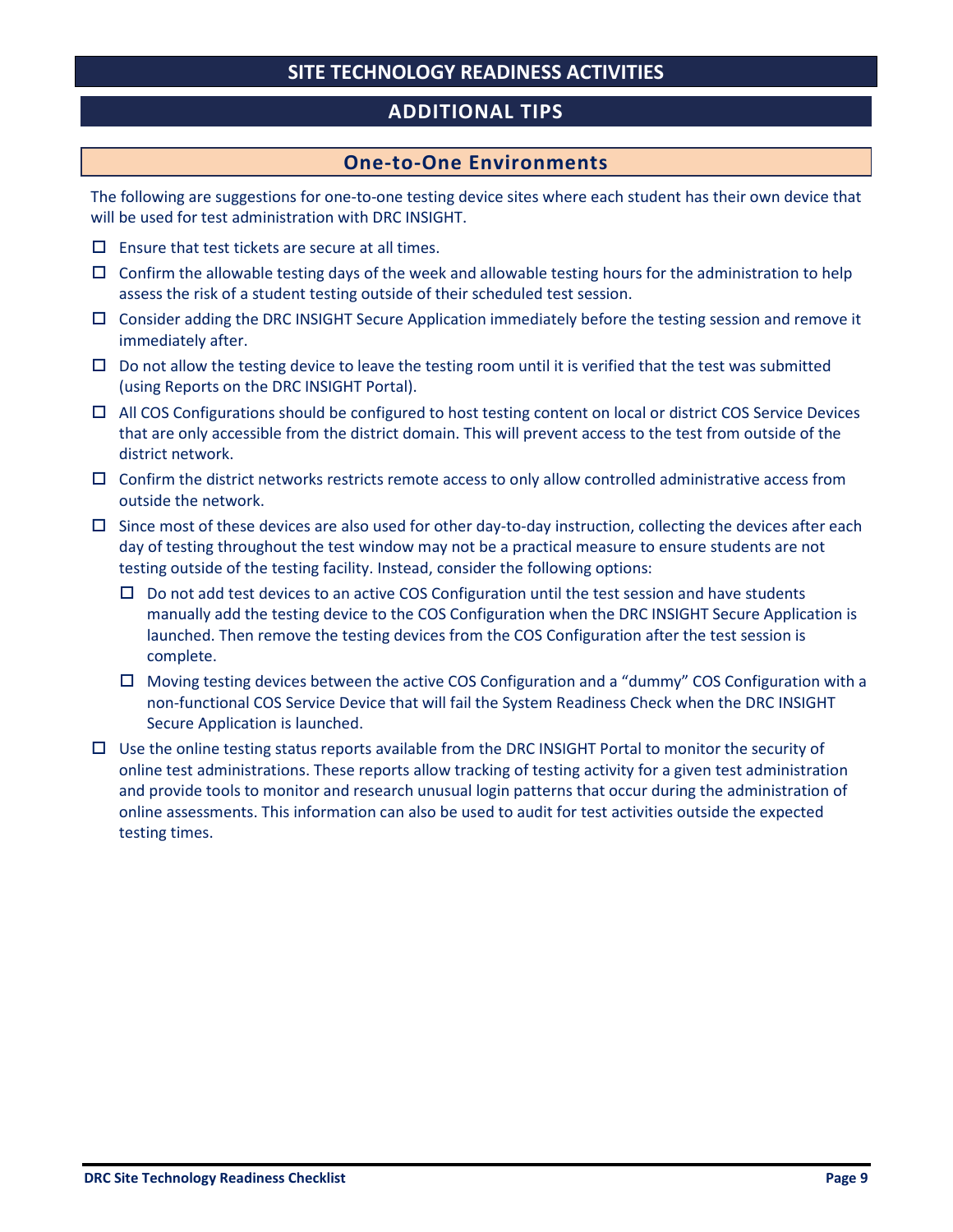# **Consolidating Students Attending Virtual/Online Schools or From Multiple District Sites**

The following are suggestions for delivering online testing with DRC INSIGHT for virtual or online schools and for districts consolidating students from multiple schools into a central alternative testing site. These alternative testing sites can vary from existing district locations to bring students together at public facility, such as libraries, community centers, and hotels.

## **Verify Network Configuration, Bandwidth and Stability**

- $\Box$  Conduct a speed test using [www.speedtest.net](http://www.speedtest.net/) to a server in Minnesota.
	- Verify approximately 3-5 Mbps bandwidth is available per student.
	- If the testing site has a bandwidth-rate-limiting policy, confirm that it is at least 3-5 Mbps per testing device.
- $\Box$  Verify the stability of the testing facility's network.
	- Run an extended ping test to wbte.drcedirect.com and look for any packet drops or loss.
	- Identify times of day when the Internet connection is slower than others.
- $\Box$  Verify all contact information for the facility in the event of any network issues during setup or testing.
- $\Box$  In addition to a "Guest" network, some facilities offer a more secure wireless network with more bandwidth than the Guest network. Verify whether this is an option at the site.
- $\Box$  Verify that the facility's networks do not prevent an internal network (LAN) connection from Testing Devices to COS Service Devices.
- $\Box$  If traffic-shaping policies are available, request priority for DRC INSIGHT online testing traffic.
- $\Box$  If the facility uses web filtering, verify that any filters on the connection are configured correctly to allow communication with the online servers and that the correct URLs are allowed (see the *DRC INSIGHT Technology User Guide*).

**Note:** Cell hotspots normally do not use web filtering by default.

- $\Box$  Complete a wireless site survey to ensure that there is sufficient wireless coverage in testing areas. Review the *DRC Online Testing Network Evaluation and Troubleshooting Guide*.
	- Review coverage and verify that students can take the test in the same area of the building at one time (device density).
	- Account for Internet bandwidth and other network traffic at the site at the time of testing, including LAN (wireless and wired) traffic and WAN traffic.
	- If you have an open network or available guest network, account for any cell phones and other devices that students, administrators, and teachers have connected (e.g., cell phones, laptops, tablets).
	- If there are multiple wireless access points, verify that testing devices are balanced across them.
	- Review possible sources of wireless interference including microwaves, phones, satellite receivers, LCD televisions, speakers, and nearby networks.
- $\Box$  Verify there are no network web session timeouts that would prevent a two-hour test from being completed.

## **If using a cellular hotspot:**

- $\Box$  Check cell carrier signal coverage at the testing facility.
	- [coverage.sprint.com](https://coverage.sprint.com/)
	- [www.t-mobile.com/coverage/coverage-map](https://www.t-mobile.com/coverage/coverage-map)
	- [www.att.com/maps/wireless-coverage.html](https://www.att.com/maps/wireless-coverage.html)
	- [www.verizonwireless.com/featured/better-matters/?map=4glte#maps](https://www.verizonwireless.com/featured/better-matters/?map=4glte#maps)
- $\Box$  Verify that the data plan's data limits will not be exceeded.
- $\Box$  Cell hotspots typically don't use web filtering by default. Verify that any filters on the connection are configured correctly to allow communication with the online servers and that the correct URLs are allowed (see the *DRC INSIGHT Technology User Guide*).